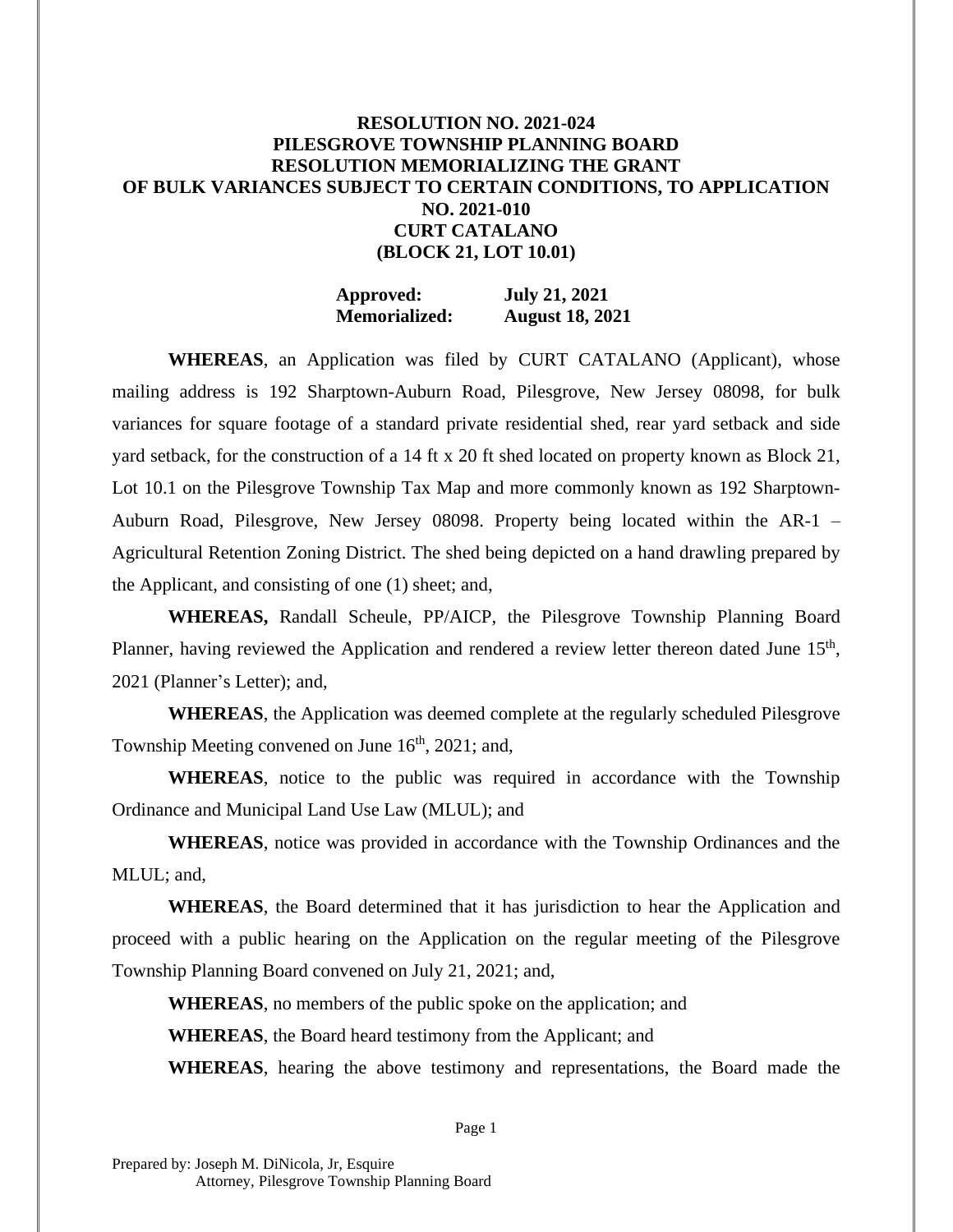following findings of fact:

- 1. The Property is in an AR-1 Agricultural Retention Zoning District.
- 2. The Property is located at 192 Sharptown-Auburn Road, Pilesgrove, New Jersey 08098.
- 3. The Applicant is requesting the approval of the construction of a 14 ft x 16 ft (280 sq ft) prefabricated shed, with a 14 ft x 4 ft overhang making the entire root structure 14 ft x 20 ft.
- 4. The Applicant is now requesting bulk variances as follows:
	- a. Square footage of shed 280 feet proposed, 150 feet permitted.
	- b. Rear yard set-back, 30 feet proposed, and 75 feet permitted.
	- c. Side yard set-back, 30 feet proposed, and 40 feet permitted.
- 5. It was testified by the Applicant that he needs the larger garage for additional storage space.
- 6. As it relates to the variances requested the Applicant testified to the following positive and negative criteria:

Positive: The purpose of the MLUL would be advance by this deviation from the zoning ordinance and the benefits from this deviation outweigh any detriment to the public good.

- Negative: The garage installed would not be a detriment to the public good and would not substantially impair the intent of the zoning ordinance.
- 7. The Board next reviewed the Planner's Letter. The Applicant agreed to comply with all comments and requirements in the Planner's letter subject to the Planner's approval.

**BE IT THEREFORE RESOLVED** on this day of 3021 by the Pilesgrove Township Planning Board, bulk variances for the construction of a 1 story private residential shed, as further depicted on the hand drawing submitted by the applicant, is granted with the waivers requested, subject to the following conditions:

1. To comply with all comments and requirements contained in the Planner's letter, subject to Planner's satisfaction.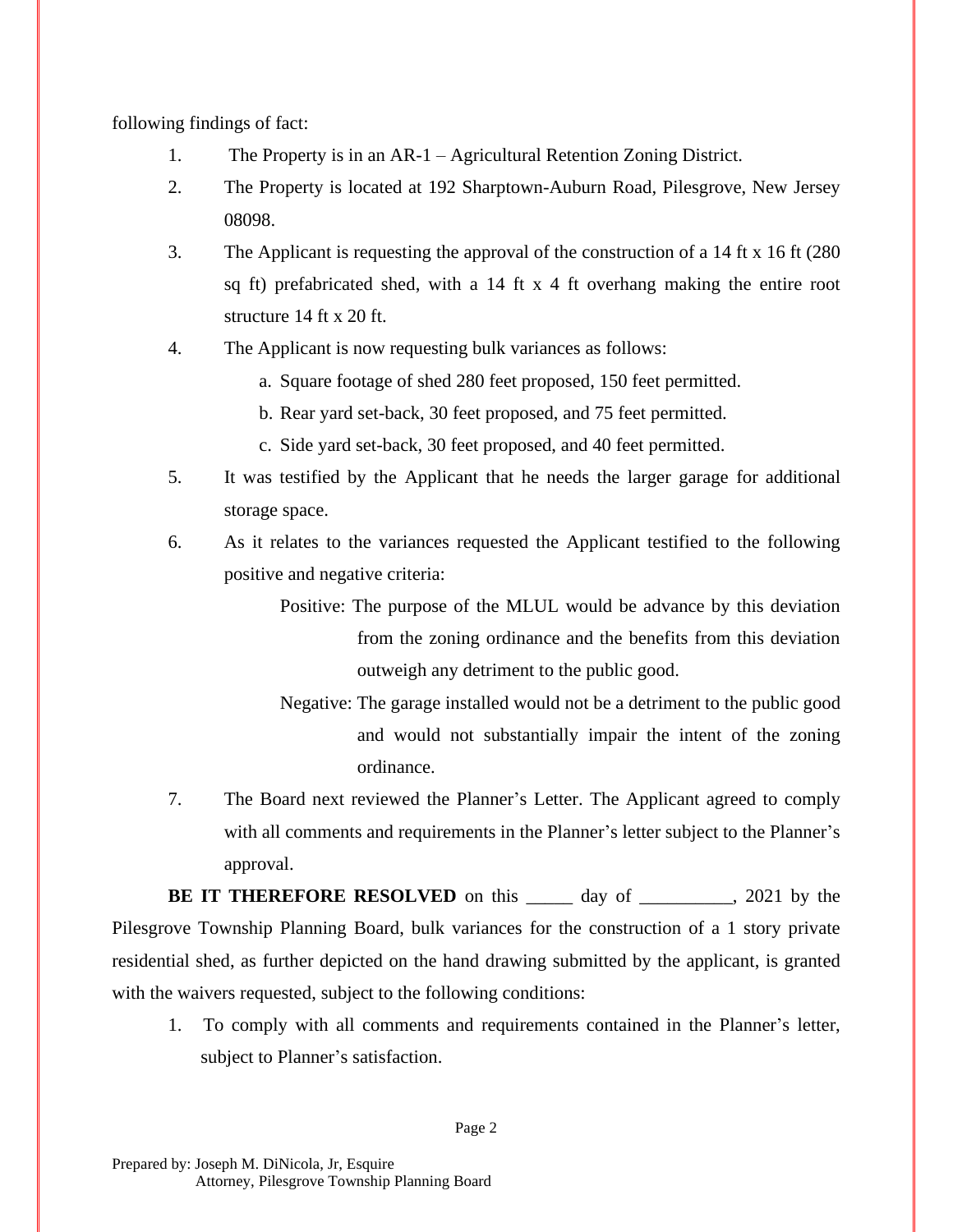- 2. To pay any and all required fee's which are due or may become due to the Township within seven (7) days notice thereof, including, but not limited to, settlement of any outstanding review escrow accounts.
- 3. Obtaining any and all other approvals for the proposed revisions that may be required by any governmental/regulatory body including, but not limited to the Salem County Planning Board. Applicant's engineer shall certify that said approvals have been received.

**BE IT FURTHER RESOLVED** that in the event the above caption and revisions are not satisfied within two (2) years from the date of the granted approval, the relief granted herein shall be denied retroactively to said approval date.

**BE IT FINALLY RESOLVED** that the Applicant is hereby placed on notice that:

- 1. The Applicant shall comply with all representations made during the hearing and all filed documents.
- 2. Applicant shall indemnify and hold the Board harmless from any and all claims of any kind which may result of any deficiency in the Application.
- 3. During construction Applicant shall correct any condition causing corrosion and/or negative effect upon the community wherein three (3) days' notice or any lesser time deemed required from or by the Township Engineer.
- 4. Applicant shall be responsible for locating the improvements in accordance with the ordinance and/or this Resolution. Same may be required by the retention of a professional land surveyor, engineer, etc. to ensure compliance with the Ordinance. Applicant expressly understands that the Township shall be responsible for locating the improvements and if same or not in compliance with the ordinance and/or this Resolution, Applicant shall be obligated to remove said non-confirmative improvements and re-locate them with in accordance with the zoning requirements or this resolution.
- 5. Any additional site improvements or modifications to the approved plan require approval from the Pilesgrove Township Planning Board.
- 6. The Applicant shall comply with any and all ordinance and MLUL bond requirements.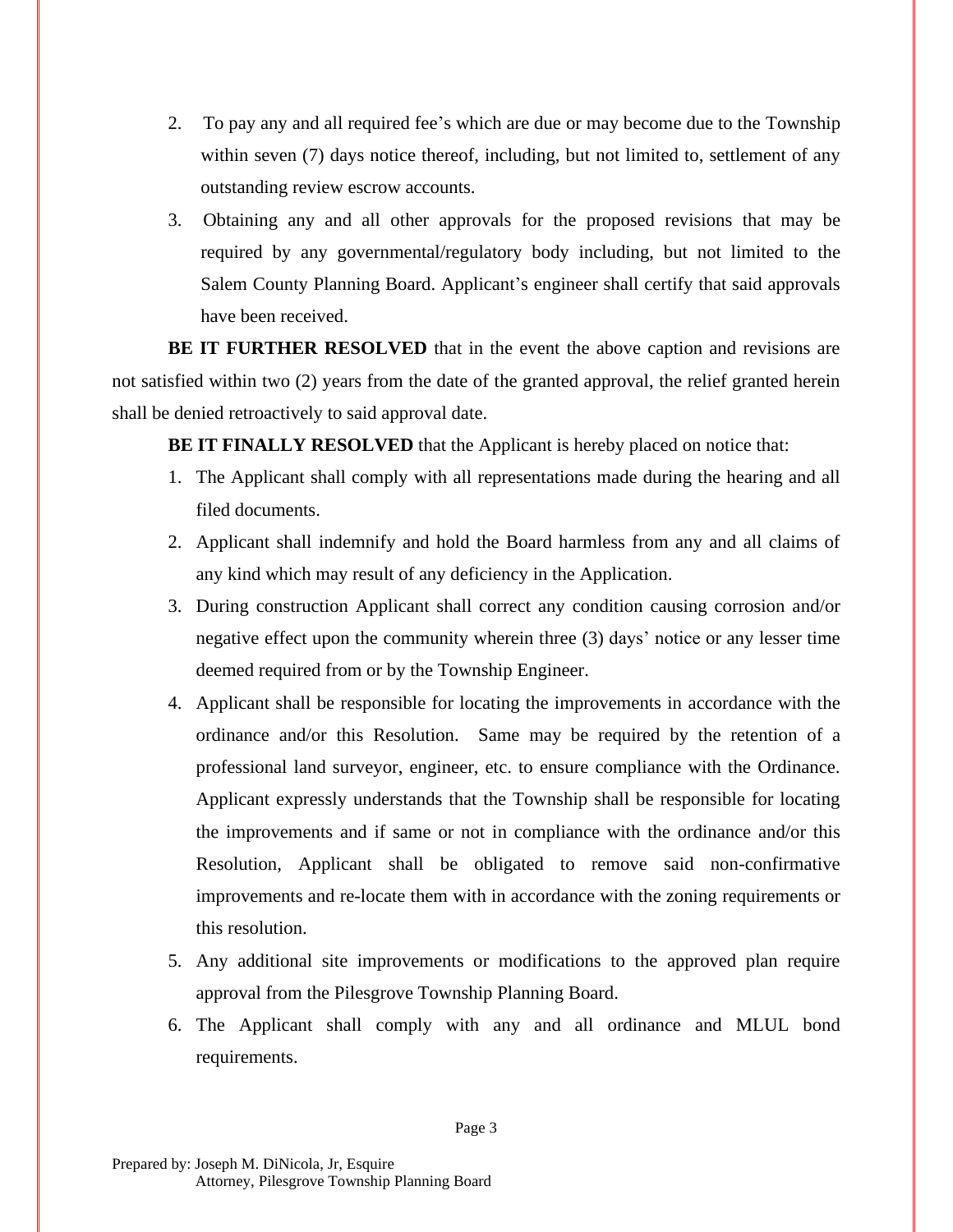## **PILESGROVE TOWNSHIP PLANNING BOARD**

**BY:** 

**JEFFREY STRING, Chairperson**

**ATTEST:**

**RITA SHADE, Secretary**

**\_\_\_\_\_\_\_\_\_\_\_\_\_\_\_\_\_\_\_\_\_\_\_\_\_\_\_\_\_\_\_**